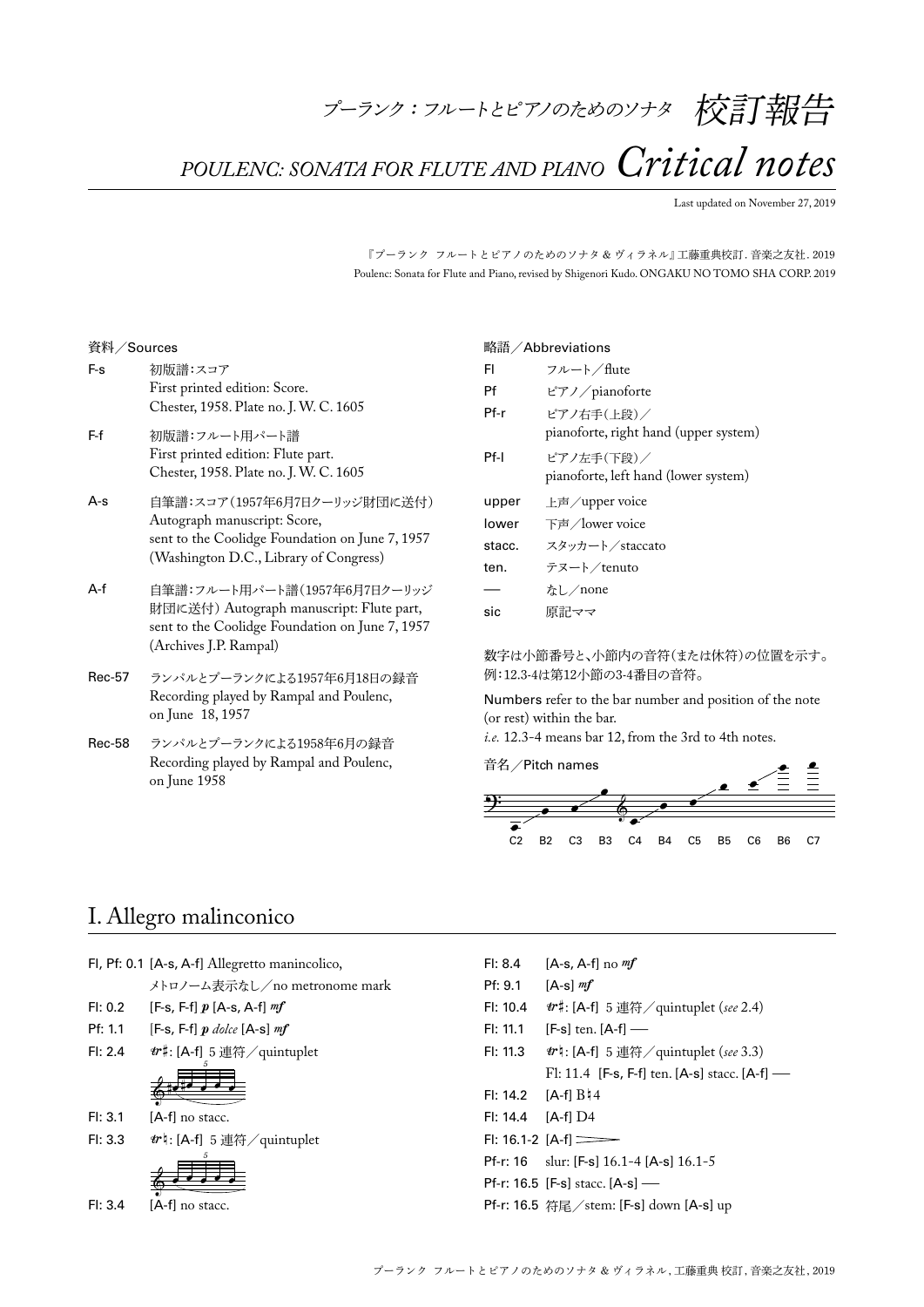Pf-r (upper): 17.2-18.2  $[A-s]$  slur  $[F-s]$ <br>Pf: 18  $\implies$ :  $[F-s]$  18.5-7  $[A-s]$  18.4-5  $\equiv$ : [F-s] 18.5-7 [A-s] 18.4-5 Fl: 20.4 `#: [A-s] 5連符/quintuplet (*see* 2.4) Fl: 21.1 [F-f, A-s] stacc. [F-s, A-f] – Fl: 21.3 `n: [A-f] 5連符/quintuplet (*see* 3.3) Fl: 21.4 [A-s] stacc. [F-s, F-f, A-f] – Fl: 22.4 slur: [F-s] 22.4-10, 23.1-25.1, 25.2-26.1 [F-f, A-s, A-f] 22.4-26.1 Fl: 26.4 slur: [F-s] 26.4-27.1, 27.2-28.2 [F-f, A-s, A-f] 26.4-28.2 Pf-r (lower): 28 slur: [A-s] 28.1-2 [F-s] – Fl: 28.4 slur: [F-s] 28.4-29.1, 29.2-30.2 [F-f, A-s, A-f] 28.4-30.2 Pf-I: 29.1-30.2 [A-s] slur [F-s] — Pf-r (lower): 30 [F-s, A-s] no slur Fl: 30.4-31.1 [F-f] 1オクターヴ低い/an octave lower Fl: 31.9-32.1 [F-f] 1オクターヴ低い/an octave lower Pf-r (upper): 32 slur: [F-s] 32.1-4 [A-s] — Pf-l (lower): 32 slur: [F-s, A-s] 32.1-2 Fl: 34.2  $[A-f] \text{ m}f$ , stacc.  $[F-s, A-s]$  stacc.  $[F-f]$  ten. Fl: 34.5 [F-s, A-s, A-f] stacc. [F-f] ten. Fl: 36 slur: [F-s, A-s, A-f] 36.2-36.4 [F-f] 36.1-4 Fl: 36.11 [F-f, A-f] stacc. [F-s, A-s] – Fl: 37.2-8 [A-s] slur [A-f] stacc., 同音反復の斜線なし/no strokes across the stems Fl: 39.1-2 [F-s] no stacc. Fl: 39.3 [F-s] no stacc.  $[A-f] >$ Fl: 40.2-3 [F-s, F-f] slur [A-s, A-f] stacc. Fl: 44.1  $[A-f] >$ Pf: 44.1-4 [F-s] slur Fl: 45.1 [F-s, F-f]  $p$  [A-s]  $f$  [A-f]  $m f$ Fl: 45.4-48.4 [A-f] 同音反復の斜線なし/no strokes across the stems Fl: 45.1 [A-f] slur: 45.1-4, 5-8, 46.1-4, 5-8, 47.1-2, 3-4, 5-6, 7-8, 48.1-5 Pf-r: 46.2-48.3 [A-s] no slur Pf-l (upper): 48.1 slur: [F-s] 48.1-4 [A-s] 48.1-5 Fl: 48.1-5 [A-f] slur Pf-r (upper): 50.1-5 [A-s] slur Fl: 52.3 slur: [F-s] 52.3-53.1, 53.2-54.2 [F-f, A-s, A-f] 52.3-53.2 Fl: 54.4-56.2 1オクターヴ低い/an octave lower Fl: 54.4  $tr$  #: [A-f] 5 連符/quintuplet  $\circ$  .  $\bullet$  . *8 5* Fl: 55.1 [F-s, A-f] no stacc. Fl: 55.3  $r: 5 \nleftrightarrow \nint \nint \night$  $\circ$  . . . . *8 5*

Fl: 56.4 slur: [F-s] 56.4-57.1, 57.2-60.2 [F-f, A-s, A-f] 56.4-60.2

Fl: 56.6-10  $[A-s]$  = [F-s] – Fl:  $56.7$  [F-s] no  $\flat$ Pf-r (lower): 58.1, 2  $C4$ : [F-s]  $\int_{a}^{b}$  [A-s]  $\int_{a}^{b}$ Fl: 60.4  $[A-s]$  no  $f$ Fl, Pf: 61 [A-s, A-f] no *surtout sans ralentir* Pf-r (upper): 61 slur: [F-s] 61.2-62.1 [A-s] 61.1-62.2 Pf-r (upper): 62.5 [F-s] ten. [A-s] — Fl: 62.1-63  $[A-f] \downarrow \sqrt{7} = ,$ Pf-r (lower):  $63.1-4$  [A-s] slur [F-s] — Pf-r (lower): 63.5-8 [A-s] slur [F-s] — Pf: 64.2-8  $[A-s]$  [F-s] – Pf: 64.2-65.1 [A-s] slur Fl: 65.1 [F-s, A-f]  $p$  [F-f, A-s]  $pp$ Pf-I (lower): 71 ※: [F-s] 71.1 [A-s] 71.2 Fl, Pf: 73 [F-s, F-f] Un peu plus vite  $\sqrt{ }$  = 92 [A-s, A-f] à peine plus vite Fl, Pf: 73.1 [F-s, F-f]  $m f$  [A-s, A-f]  $f$ Fl: 74.1-2 [F-f] no tie Fl: 74.8 slur: [F-s] 74.8-75.10 [F-f] 74.8-75.1, 2-4, 5-7, 8-10 Fl, Pf: 76.1 [F-s, F-f] $f$  [A-s, A-f] — Fl: 76.1  $[A-f] >$ Pf-r: 77.3 [A-s] ten. [F-s] — Fl: 78.1 [F-s, F-f]  $m f$  [A-s, A-f] — Pf-r (upper): 79.1-2 [A-s] slur Pf-r: 79.1 [F-s] ten. [A-s] — Fl:  $83.1$   $[A-f] >$ Pf-r (upper), Pf-I (upper): 84.2 [A-s] ten. [F-s] — Pf: 84.1-2  $[F-s]$   $\longrightarrow$   $[A-s]$ Pf-r (upper):  $85.1-3$  [A-s] ten. [F-s] — Pf-I: 85.3  $[F-s]$  [A-s] $\Box$ FI: 86.1  $[A-s, A-f] f$   $[F-s, F-f]$  —<br>FI: 86 slur:  $[F-s]$  86.3-8  $[F-f, A-s]$ slur: [F-s] 86.3-8 [F-f, A-s] 86.1-8 [A-f] 86.1-6 Pf: 86.1  $[F-s]$   $[f(A-s)]$   $f$ Fl: 86.9 slur: [F-s] 86.9-end of 87 [F-f, A-s, A-f] 86.9-87.8 Fl: 88.1  $[A-s, A-f] f$  [F-s, F-f]  $mf$ Pf-r: 88.2 [A-s] ten. [F-s] — Fl, Pf: 90.1 [A-s, A-f] no  $pp$  *subito* Pf-r: 90.1-91.1 [F-s] ten. Pf-I (upper): 92.1 [A-s] ten. [F-s] — Fl: 93.8 [F-s, F-f, A-s, A-f] ∛が欠けている/lack of ∛ Fl: 93.10 [A-f] C5 Fl: 96.1 [F-s, F-f]  $mf$  [A-s, A-f] — Fl: 97.2-4 [F-f, A-s] slur [F-s, A-f] – Fl: 98.2-4 [F-f, A-s] slur [F-s, A-f] – Pf-r: 98.1 [A-s] ten. [F-s] — Pf-r: 98.3  $[A-s] \rightarrow [F-s]$  – Pf-I: 98.4  $[A-s]$  no  $\Omega$ FI: 98.5  $[A-s] \rightarrow [F-s, F-f, A-f]$  — Fl: 98.7 slur: [F-s] 98.7-10, 99.2-3 [F-f, A-s, A-f] 98.7-100.2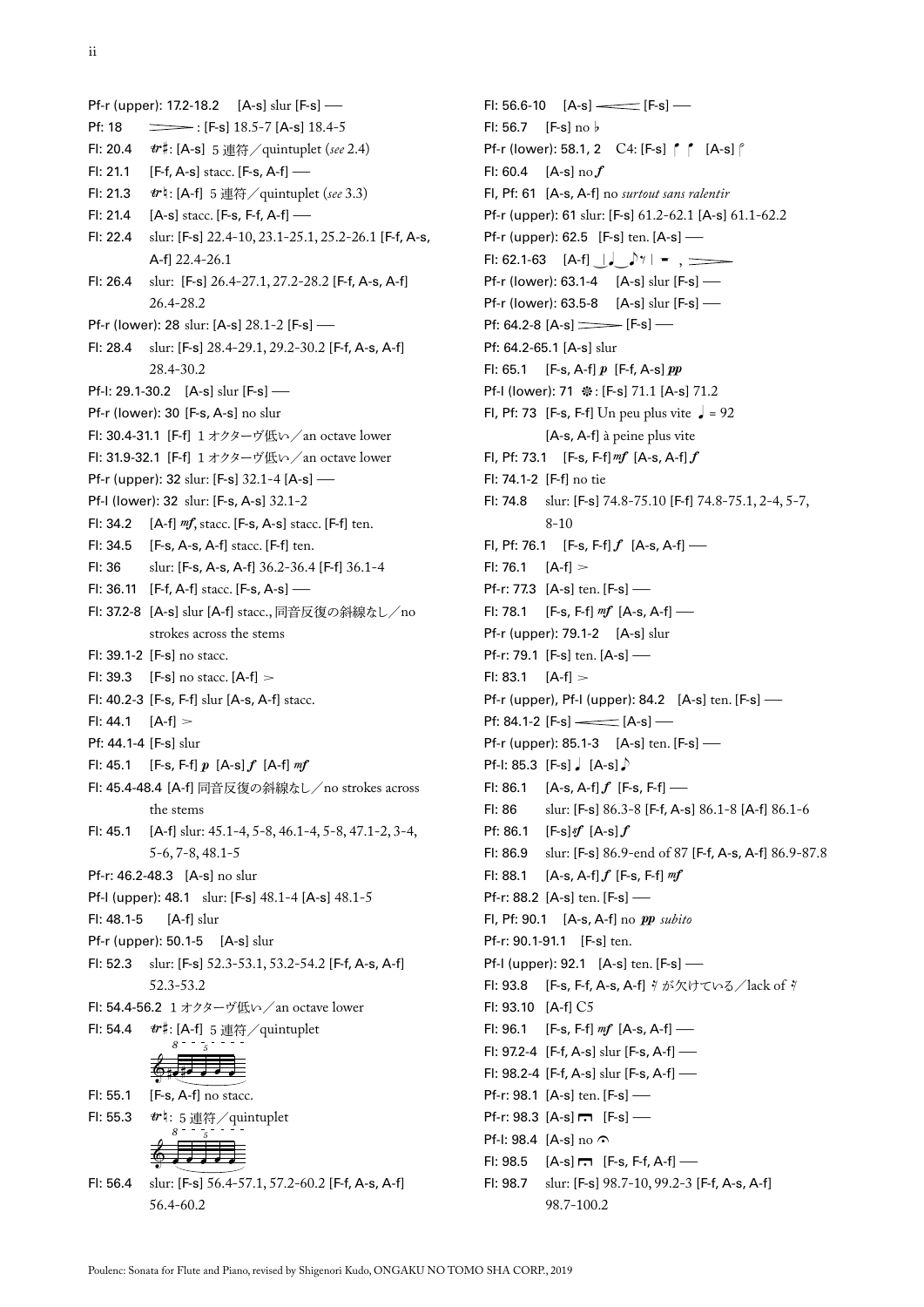Pf-r: 17.2 F4, A4: [A-s] ties: 17.2-3

Fl: 17  $[A-f] \rightarrow \rightarrow \rightarrow$ Pf: 17.1  $[A-s]$   $p$ 

Pf: 10.3-7  $[F-s]$   $\longrightarrow$   $[A-s]$ 

Fl: 15.2-7  $[A-f]$  = [F-s, F-f, A-s] – Fl: 16.2  $[A-f] f [F-s, F-f, A-s]$  – Fl: 16.3-8  $[A-f] \longrightarrow [F-s, F-f, A-s]$ Pf:  $16.5$   $\longrightarrow$ : [F-s]  $16.5-8$  [A-s]  $16.4-7$ 

- Pf-I: 118.3 [A-s] 1オクターヴ低い音と重複/1オクターヴ低い 音と重複/with lower octave Pf-r (upper): 119.9 [A-s] stacc. [F-s] — Pf-I: 120.1-2 [A-s] 1 オクターヴ低い音と重複/1オクターヴ 低い音と重複/with lower octaves Pf-r (upper): 120.6-12 [A-s] no slur Pf-I: 121.1-2  $[A-s]$  no slur between  $B\overline{b}$ 2-C3 Pf: 133.1:  $[A-s]$   $p$   $[F-s]$ Pf-r (lower): 133.3 [A-s] G4: finger 1 Fl: 134.3 [F-s] *céder* œ  $p \equiv \sqrt{2}$  $[A-s]$
- Fl: 122.1 slur [F-s, F-f] 122.1-123.8 [A-s, A-f] 122.1-6, 122.9-123.8
- Pf-l: 122.1-2 [A-s] 1オクターヴ低い音と重複/with lower octaves

Fl: 100.4 `#: [A-f] 5連符/quintuplet (*see* 54.4)

Pf-r (lower): 106.1 slur: [F-s] 106.1-5 [A-s] 106.1-4 Fl: 108.4 `#: [A-f] 5連符/quintuplet (*see* 2.4)

Fl: 109.3 `n: [A-f] 5連符/quintuplet (*see* 3.3)

Fl: 108.4-110.2 [A-f] 1オクターヴ低い/an octave lower

Pf-r (lower): 110.1, 5 [F-s] 下側の符尾なし/no down

Fl: 110.4 slur: [F-s, F-f, A-s] 110.4-10, 111.1-113.1 [A-f]

Pf-r: 114.5 [F-s] 下側の符尾/stem down [A-s] 上側の符

Pf-r (upper): 115 slur: [F-s] 115.1-116.2 [A-s] 115.2-

Pf-r (lower): 117 slur: [A-s] 117.1-118.5 [F-s] 118.3-5

Fl: 101.1 [F-s, F-f, A-s] stacc. [A-f] – Fl: 101.3  $r: 5 \nleftrightarrow \nint$  quintuplet (*see* 55.3) Fl: 101.4 [F-s, F-f, A-s, A-f] no stacc.

Fl: 109.1 [F-s, F-f, A-s] stacc. [A-f] –

Fl: 109.4 [F-s, F-f, A-s] stacc. [A-f] –

Pf: 103.1  $[A-s]$  mf  $[F-s]$  –

stems

116.2

Pf-I: 118.1-2 [A-s] slur [F-s] —

Pf-l: 119.1-3  $[A-s]$   $\downarrow$   $\downarrow$ 

110.4-114.2

尾/stem up

FI: 117.1  $[A-f] \longrightarrow [F-s, F-f, A-s]$ 

- Pf-r (upper): 122.7, 11 [F-s] D#4 [A-s] F#4
- Pf-r (upper): 123 slur: [F-s] 123.9-12 [A-s] 123.10-12 Fl: 124.1 slur: [F-s, F-f, A-s] 124.1-125.4 [A-f] 124.1-5,

125.1-4

Pf-l: 124.1-2 [A-s] 1オクターヴ低い音と重複/with lower octaves Pf-l (lower): 126.1 1オクターヴ低い/an octave lower Fl: 127.2 slur [A-s, A-f] 127.2-8 [F-s, F-f] 127.5-8 Fl: 127.5 [F-s, F-f] *sans rigueur* [A-s, A-f] –  $FI: 127.5-9$   $[F-s]$  $\frac{dy}{dx}$   $\frac{dy}{dx}$   $(sic)$ Fl: 128.1  $[$ F-f $] >$ Fl: 128.1-2 [F-f] Pf-l: 128.1-2 [A-s] 1オクターヴ低い音と重複/with lower octaves

Pf-r (upper): 129.9 slur: [F-s] 129.9-12 [A-s] 129.10-12 Pf-r (upper): 130.9 slur: [F-s] 130.9-12 [A-s] 130.10-12 Pf-r (upper): 131.6 [A-s] stacc.

Fl: 131.4 slur: [F-s, A-f] 131.4-7 [A-s] 131.4-132.1 Pf-r (upper): 132.2-4 [A-s] slur

Pf-r: 132.5-7 [A-s]



Pf-r (upper): 133.1-3 [F-s] slur [A-s] –

Pf-r: 134.1 [F-s] A4: Finger 2. F#4: Finger 3 (*sic*)





Pf-l: 134.4 [F-s] *céder*, no  $pp$  [A-s]  $pp$ , no *céder* Fl: 136.1 [F-s]q (*sic*)

# II. Cantilena

|                                | Fl, Pf: 1.1 [A-s, A-f] メトロノーム表示なし/no metronome                           |
|--------------------------------|--------------------------------------------------------------------------|
|                                | mark                                                                     |
| Pf: 1.1                        | Doucement baigné de pédale: [A-s] 3.1                                    |
|                                | $FI: 2.5$ [A-s] stacc.                                                   |
|                                | FI: 3.1 [F-s] p stace. [F-f] no p, no stace. [A-s] $p_{\rm s} >$ [A-f] p |
| $Pf: 3.1 - 8.4$ [A-s] no slurs |                                                                          |
|                                | FI: 10.1-2 [F-s, F-f] $\implies$ [A-s, A-f] $\implies$                   |
|                                | Pf: 10.2 $[A-s]$ $m f$ $[F-s]$ —                                         |

プーランク フルートとピアノのためのソナタ & ヴィラネル, 工藤重典 校訂, 音楽之友社, 2019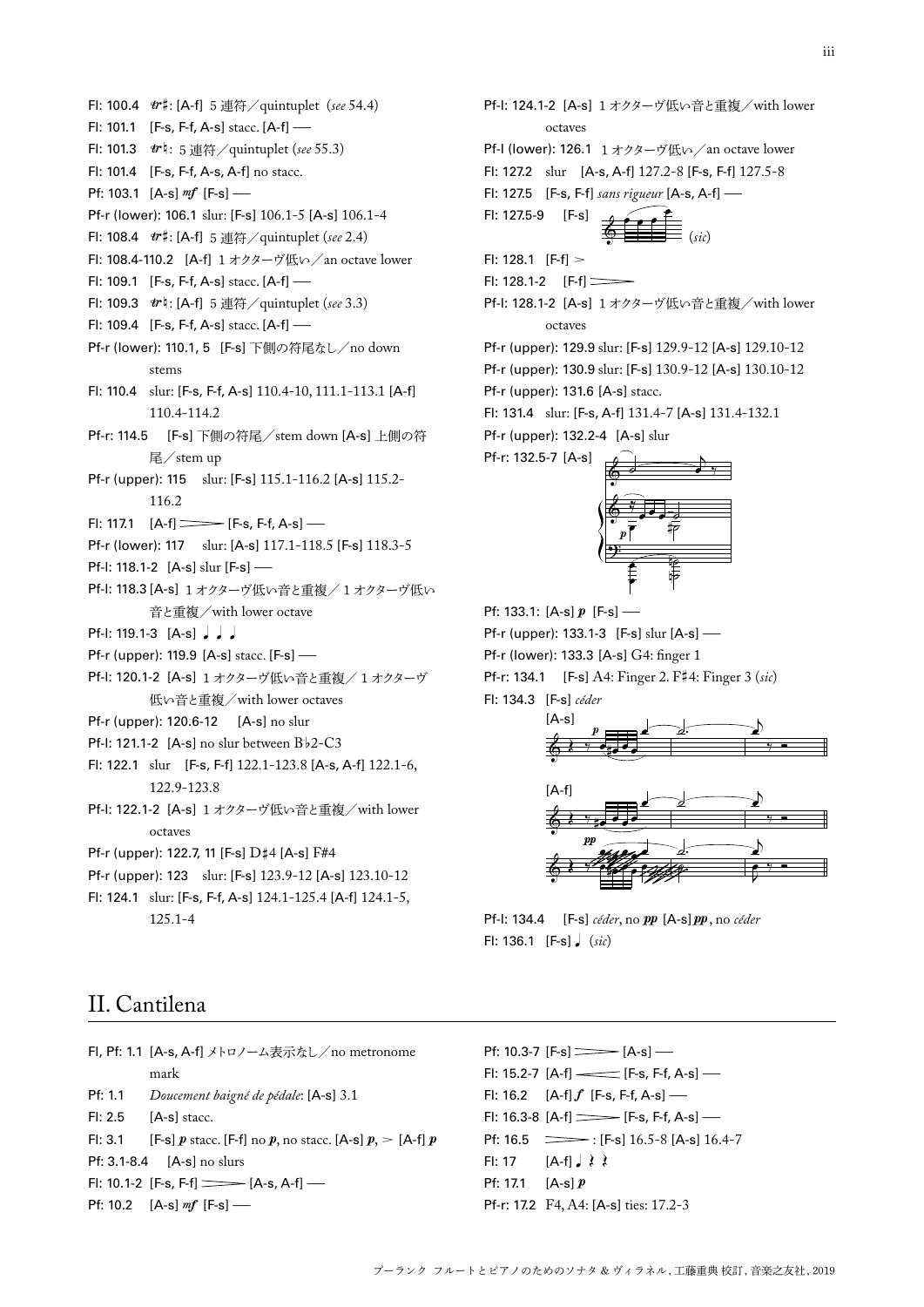|                                                  | Pf-I (upper): 17.2 $[F-s]$ , $[A-s]$ ,                         |  |
|--------------------------------------------------|----------------------------------------------------------------|--|
|                                                  | Pf: 17.2, 3, 6 [F-s] solid line: D4 (17.2)-E5 (17.3)-E4 (17.6) |  |
| [A-s] dashed line: D5 (17.2)-E5 (17.3)-A4 (17.6) |                                                                |  |
| Pf-r: 18.1-3                                     | $[A-s]$<br>$[F-s]$                                             |  |
|                                                  | pp<br>pр                                                       |  |
|                                                  | Fl: 19.2-5 [F-s, F-f] = [A-s, A-f] -                           |  |
|                                                  | Pf-r: 21.4.22.1 $[A-s]$ slur $[F-s]$ —                         |  |
|                                                  | Pf-r: 22.1-4 $[A-s]$ slur $[F-s]$ —                            |  |
|                                                  | Pf-r: 22.5-6 $[A-s]$ slur $[F-s]$ —                            |  |
|                                                  | FI, Pf: 23.1 [F-s, F-f] $p$ [A-s, A-f] —                       |  |
|                                                  | Pf-I: 23.1-2 [A-s] 1 オクターヴ低い音と重複/with lower                    |  |
|                                                  | octaves                                                        |  |
|                                                  | Pf-I: 25.1-2 [A-s] 1 オクターヴ低い音と重複/with lower                    |  |
|                                                  | octaves                                                        |  |
| FI: 27                                           |                                                                |  |
| FI: 27.2 $[A-f] >$                               |                                                                |  |
| FI: 29.8                                         | slur: [F-s, F-f, A-s] 29.8-9 [A-f] 29.8-30.1                   |  |
| $Fl: 30.1$ $[A-f] >$                             |                                                                |  |
|                                                  | FI: 30.1-2 $[F-s, F-f] \longrightarrow [A-s, A-f]$             |  |
|                                                  | Pf-I: 30.1-2 [A-s] 1 オクターヴ低い音と重複/with lower                    |  |
|                                                  | octaves                                                        |  |
| FI: 32.3                                         | $[A-f]$ ten.                                                   |  |
|                                                  | FI: 33.2 [F-s] $F\flat 5$ [F-f, A-s, A-f] F5                   |  |
|                                                  | Pf-r: 33.6 [F-s] $G3$ (sic) [A-s] $G\flat 3$                   |  |
|                                                  | Fl, Pf: 34 $[A-s, A-f]$ meter: $3/4$                           |  |
|                                                  |                                                                |  |



Fl: 35.1 [F-s]  $f$  [F-f, A-s] > [A-f] p Pf-I (lower): 35.1-2 [A-s] slur [F-s] —

## III. Presto giocoso

|                                                                | Fl, Pf: 1.1 [A-s, A-f] メトロノーム表示なし/no metronome |  |
|----------------------------------------------------------------|------------------------------------------------|--|
|                                                                | mark                                           |  |
|                                                                | FI: 1.1 $[A-f]$ no ff                          |  |
|                                                                | $Pf-I: 1.1$ $[A-s] > [F-s]$ —                  |  |
|                                                                | $Pf: 2.4$ [F-s] sans péd. [A-s] sans pédale    |  |
|                                                                | <b>Pf-r:</b> 4.2 $[A-s]$ stacc. $[F-s]$ —      |  |
|                                                                | Pf-I: 4.2 $[A-s]$ ※ $[F-s]$ —                  |  |
|                                                                | FI: 4.3 <b>IF-s.</b> F-f1 $f$ [A-s. A-f1 $ff$  |  |
| <b>Pf-I</b> (upper): $5.1$ [A-s] ties (laissez vibrer) [F-s] — |                                                |  |
|                                                                | Pf-r: 6.1 $[F-s] > [A-s]$ —                    |  |
| <b>Pf-I:</b> 6.1-8.4 $[A-s]$ stacc. $[F-s]$ —                  |                                                |  |

Pf-l (lower): 36 slur: [A-s] 36. 1-2, 3-4, 5-6, 7-8 [F-s] – Pf: 39.1  $[F-s]mp$  [A-s] p  $F!: 40.1$   $[A-f] >$ Fl, Pf: 41.1 [F-s, F-f] *en animant* [A-s, A-f] – Fl, Pf: 41.1  $[A-f]$   $pp$ FI: 41.5-9  $[A-s] = [A-f] F \ddagger 5 (\Delta)$ Pf-I: 41.2-6 [A-s] stacc. [F-s] — Pf-I: 42.1 [A-s] ten. [A-s] — Pf-I: 42.2-6 [A-s] stacc. [F-s] —<br>FI: 43 [A-f] =  $[A-f] =$ FI: 44.1 [A-f] slur:  $44.1 - 45.6$ ,  $>$ Pf-l: 45 [A-s] 下側の符尾なし/no down stems Pf: 48.1 [F-s] *céder* [F-f, A-s, A-f] – Pf: 48.3-4  $[A-s]$  [F-s] – Pf-l (lower): 50.1 [A-s] tie (laissez vibrer) Pf-r (lower): 50.5 [F-s]  $B\frac{1}{2}$  [A-s]  $D\frac{1}{2}$ 3 Pf-I (lower):51.4 [A-s] tie (laissez vibrer) Fl: 52.1 [F-s, F-f] $f$  [A-s] — [A-f] $f$ , > Fl: 54.1 [F-s, F-f]  $\equiv$  [A-s] – [A-f] > Pf-l (lower): 54.1 [A-s] F1: 下側の符尾/with down stem, Gb1: 上側の符尾なし/upper stem Fl: 55.1  $[A-f]p$ Pf-I (upper): 55.3-8 [A-s] slur [F-s] — Pf: 55.6-7 [A-s] slur [F-s] – Fl: 56.1 [F-s, F-f] $pp$  [A-s, A-f] $p$ Fl: 57.6-8 [A-s]  $\gamma$ -D5 ( $\sqrt{ }$ )-Eb5 ( $\sqrt{ }$ ) Pf-r: 58.1-4 [A-s] slur [F-s] – Pf-r: 59.1-5 [A-s] slur [F-s] – Fl: 60.1 [F-s, F-f] $ppp$  [A-s, A-f] $pp$ Pf-l: 60.1-2 [A-s] 1オクターヴ低い音と重複/with lower octaves Fl: 62.1  $[F-s] > [A-s, A-f]$  — Pf: 62.1 [F-s]  $p$  [A-s]  $pp$ Pf-l: 62.2 [A-s] stacc., (dessus) Pf-I (upper): after  $63.3$   $[A-s]$ ,  $[F-s]$  – Pf-I (lower): 64.2  $\cap$ : [F-s, F-f, A-s, A-f] —

Pf-r: 8.1  $[F-s] > [A-s]$  — Fl: 9.1  $[A-s]$   $m f$   $[F-s]$  — Fl: 9.1-10.4 [A-s, A-f] stacc., no slurs Pf: 9.1-11.2 [A-s] stacc. Pf-r: 12.1 [F-s] =  $[A-s]$   $E4 (\Delta x)^{3}$ Pf-r: 13.1 [A-s] G#4, B4: ties (laissez vibrer) [F-s] – Pf-r: 13.1, 14.1, 4, 15.4 [A-s] B3+E4: 下側の符尾/down stem. G#4+B4: 上側の符尾/upper stem [F-s] B3+E4+G#4: 下側の符尾/down stem. B4: 上側 の符尾/upper stem Pf-r (lower): 15.2-3 [F-s] tie: B3-B3 [A-s] slur: B3-A3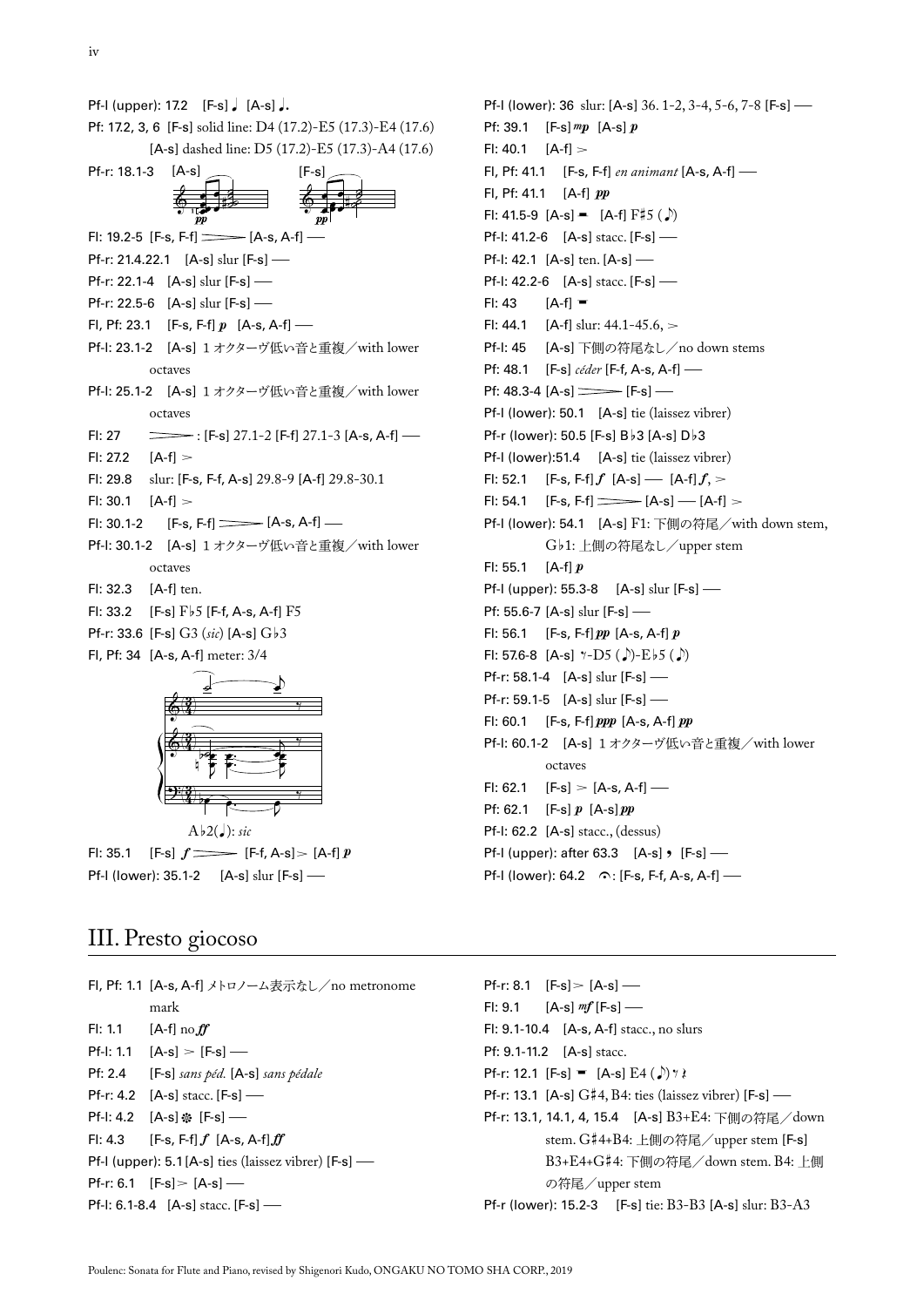Pf-r (lower): 15.4-16.1 [A-s] slur: B3-A3 Fl: 16.3  $[A-s]$  stacc.  $[F-s, F-f, A-f]$  – Pf: 16.4 [A-s] stacc. [F-s] —<br>Pf-I: 17.2 [F-s] E3 [A-s] E3  $[F-s]$   $E3$   $[A-s]$   $E3+D4$ Pf-l: 18.1 [F-s] F#3 [A-s] F#3+E4 Pf-r: 18.3 [F-s] D4+A4 [A-s] B3+A4 Pf-r: 18.3 [A-s] stacc. [F-s] -Pf: 19.1  $[A-s]$  mf  $[F-s]$  — Fl: 19.1-4, 5-8 [A-f] slur Pf: 19.1-4 [A-s] stacc. [F-s] -Fl. 19.1, 5  $[A-f] >$ Pf-r: 22.1, 3 [F-s] stacc. [A-s] ten. Pf-I: 22.3 [F-s] stacc. [A-s] ten. Fl: 24 [F-s, F-f] slur: 24.3-4, 7-8, 25.3-4 (no stacc.) [A-s] stacc.: 24.1-2, 5-6, 25.1-2. slur: 24.3-4, 7-8, 35.3-4 [A-f] stacc.: 24.1-25.5. (no slurs) Pf: 25.1-26.4 [A-s] stacc. [F-s] —<br>Fl: 26 [A-s] f [F-s. F-f. A-f] –  $[A-s]f$  [F-s, F-f, A-f] –– Fl: 28.1 [F-s, F-f]  $B6 (\sqrt{r})$   $\gamma \$  [A-s, A-f] = Pf-r: 28.2-3, 29.4 [A-s] stacc. [F-s] — Fl: 30.1 [F-s, F-f]  $B6 \left( \int \right)$   $\gamma \left( \right)$  [A-s, A-f] = Pf-r: 30.1-4 [A-s] stacc. [F-s] — Pf-l: 30.3 [F-s] stacc. [A-s] ten.? Pf-r: 31.2, 4 [A-s] stacc. [F-s] — Pf-I: 31.1, 2, 4 [A-s] stacc. [F-s] — Pf-r (upper): 33.3 [A-s] stacc. [F-s] – Pf: 34.1-4 [A-s] stacc. [F-s] -Pf-r: 36.4 [A-s] stacc. [F-s] — Pf-r: 38.1  $[A-s] > [F-s]$  — Fl: 39.1 slur: [F-s, F-f] 39.1-40.1, 40.2-42.1 [A-s] 39.1-42.1 Pf-r: 39.1  $[A-s] > [F-s]$  — Pf-r: 41.1 [A-s] stacc. [F-s] — Pf-r: 42.1 slur: [F-s] 42.1-47.1 [A-s] 42.1-45.1 Pf-r: 47.1 [A-s] stacc. [F-s] — Fl: 48.1 [A-f] G5 Pf: 51.1-4 [A-s] stacc. [F-s] -**Pf:** 55.1  $[A-s]$   $[F-s]$   $(xic)$ Pf-I: 56.4-57.4 [A-s] stacc. [F-s] — Pf-l (upper): 59.1 [A-s] ties (laissez vibrer) [F-s] — Pf-r: 60.2 [F-s] E6 (*sic*) [A-s] Eb6 Fl: 60.1 slur: [F-s] 60.1-2 [F-f, A-s, A-f] 60.1-3 Fl: 60.5 [F-s, A-s, A-f] stacc. [F-f] – Pf-I (upper): 61.1 [A-s] ties (laissez vibrer) [F-s] — Pf-l: 62.3 [F-s] $\{ [A-s] E\}_{4} (\phi)$ , G4  $(\phi)$ Fl: 63.1 [F-s, F-f]  $mf$  [A-s, A-f]  $f$ Pf: 63.1 [F-s, F-f]  $m f$  [A-s, A-f]  $f$ ,  $>$ Pf-r: 65.1 [A-s] stacc. [F-s] — Fl: 66.1 [A-f] G5 Pf: 70.5 slur: [F-s] 70.5-8 [A-s] 70.5-71.1 Pf: 71.1 [F-s] *sec. sans péd.* [A-s] *sec. (sans pédale)* Pf-I: 72.1 [A-s] ten. [F-s] —

Pf-I: 72.3-82.3 [A-s] stacc. [F-s] — Fl: 73.1 [F-s, F-f]  $G5 (\sqrt{}) \gamma \$  [A-s, A-f]  $G5 (\sqrt{}) \gamma \}$ Fl: 74.2 slur: [F-s] 74.2-5 [F-f, A-s] 74.2-75.1 Fl: 74.2-75.1 [A-s]1オクターヴ高い/an octave higher  $[A-f] = |$ Pf-r (lower):86.2 [F-s] G3 [A-s, Rec-57, Rec-58] A4 Fl: 85.1-86.1 [F-s, F-f, A-s, A-f] no ties Fl: 86.2-87.1 [F-s, A-s, A-f] slur [F-f] – Pf: 87.1 [F-s] *stacc.* [A-s] *staccatissimo* Pf: 87.1-91.4 [A-s] stacc. [F-s] — Pf-r: 87.1 [F-s] F#3+D4 [A-s] F#3+A3 Pf-I: 87.1-91.4 [A-s] stacc. [F-s] — Fl: 91.1 [F-s, F-f] stacc. [A-s] ten. [A-f] – Fl: 91.2-4 [F-s, F-f, F-s] stacc. [A-f] – Fl, Pf: 91 [A-s] & 9 ? *8* #œ . œ . œ . œ . œ#œ . œ œ . œ œ . œ œ . #œ . œ . œ . œ . J #œ  $\frac{1}{2}$   $\frac{1}{2}$ .<br>N œ œ # . ५ ≹ j œ  $\overline{\ast}$ [A-f]  $6\%$  $\frac{3}{4}$  (  $\frac{1}{2}$   $\frac{1}{2}$   $\frac{1}{2}$   $\frac{1}{2}$   $\frac{1}{2}$   $\frac{1}{2}$ 2 *8* #œ <sup>œ</sup> <sup>œ</sup> <sup>œ</sup> <sup>J</sup>  $^{\sharp}\hspace{-1.9mm}5$  ,  $\frac{f_{\parallel c}}{f}$ FI: 92.1 [F-s, F-f]  $>$  [A-s] stacc. [A-f] — Pf-r: 92.1 [A-s] stacc. [F-s] -Fl: 92.2 [F-s, F-f] C7 [A-s, A-f] ‰ Pf-r: 93.2, 4 [F-s] D5 [A-s] B4 Pf-r: 95.2, 4 [F-s] D5 [A-s] B4 Fl: 96.1 [F-s] D4 [A-s] D5 Pf-l: 96.1 [F-s] 下側の符尾/stem down [A-s] 上側の符 尾/stem up Fl: 96.4-5 [F-s, F-f, A-s] F6-Eb6 [F-f] Eb6-G6 Pf-r: 97.2, 4  $[Fe]$  Eb<sub>5</sub> [A-s] C<sub>5</sub> Pf: 104.1 [F-s, F-f] *léger et mordant* [A-s] *très léger e mordant*   $[A-f]$  – Pf: 104.1-106.4 [A-s] stacc. [F-s] — Fl: 106.2 [F-s, F-f] stacc.  $[A-s]$  ten.  $[A-f]$ , ten. Pf: 106.2 [A-s] 1 オクターヴ低い / an octave lower Pf: 107.1, 3 [A-s] stacc. Fl: 108.1  $[A-f]$  mf Pf: 108.1  $[F-s] > [A-s]$  — **Pf: 108.1-110.4** [F-s] stacc. [A-s] —<br>Fl: 109 slur: [F-s. A-s. A-f] 109.1-Fl: 109 slur: [F-s, A-s, A-f] 109.1-5 [F-f] 109.1-4 Fl: 110.1  $[A-s, A-f]$   $m f$   $[F-s, F-f]$  — Pf: 110.1  $[F-s] > [A-s] p, no >$ Fl: 111 slur: [F-s, A-s, A-f] 111.1-5 [F-s] 111.1-4 Pf: 111.1  $[F-s] C b2-C b3 [A-s] B 1-B 2$ Pf: 111.2, 4 [A-s] stacc. [F-s] — Pf: 111.3 [F-s]  $Db2-Db3$  [A-s]  $B41-B42$ Fl: 112.2  $[F-s, A-s, A-f] f [F-s]$  —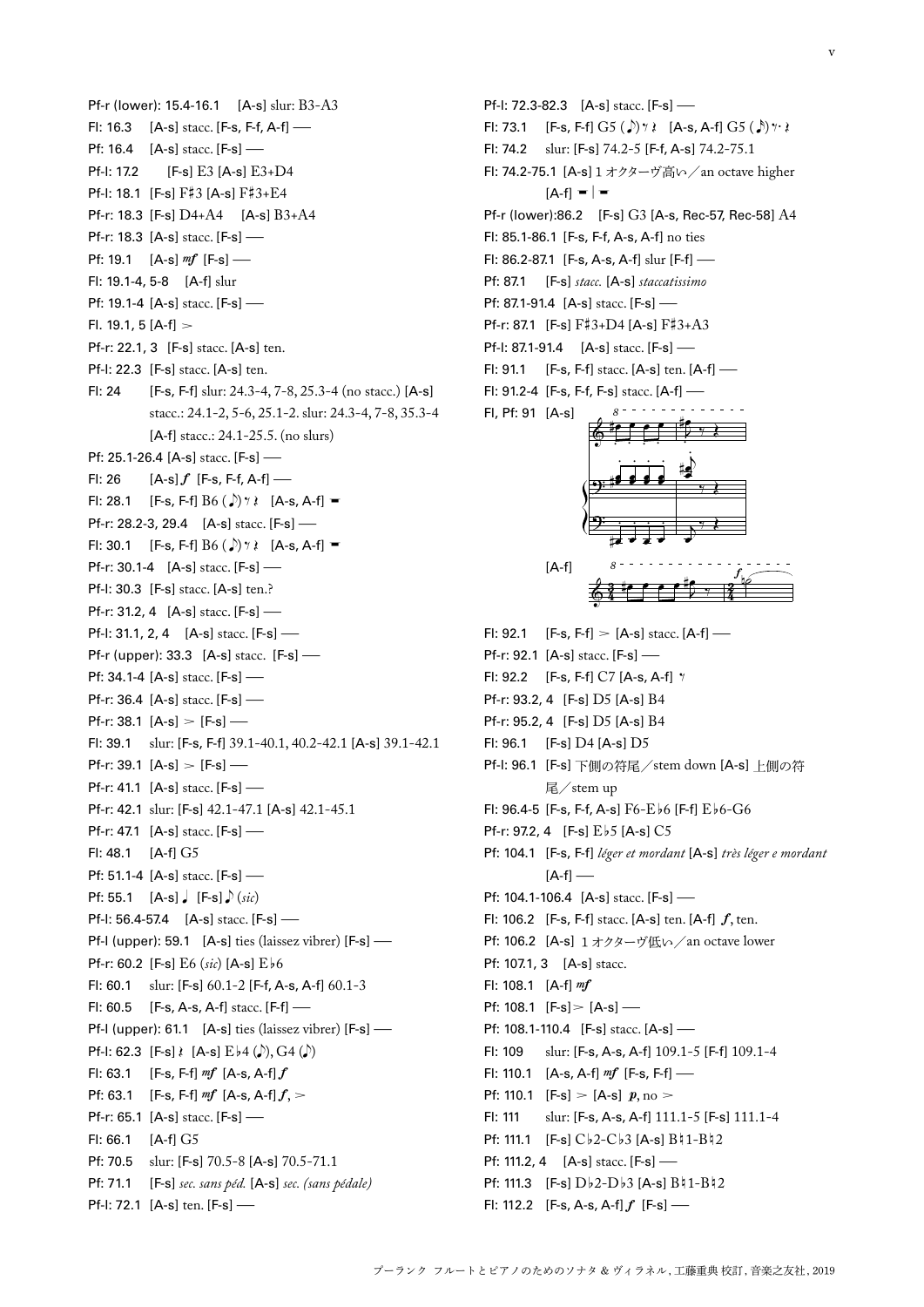Pf: 114.2-4  $[A-s] \longrightarrow [F-s]$ Fl: 115.1 [F-s, F-f] *céder* [A-f, A-s] – Pf: 115.1  $[A-s]$  mf  $[F-s]$  — Pf-I (upper): 116.1-118.1 [F-s] slur [A-s] — Fl, Pf: 116-118 [A-f] 第117小節なし/bar 117: omit



Pf: 119.1 [A-s] *Surtout sans ralentir* [F-s] – Pf: 127.1-3[F-s]  $\frac{1}{2}$  [A-s] – Pf: 128.1  $[F-s]mf$  [A-s] — Fl: 128.2  $[A-f] G \sharp 5 (D) - E5 (D)$ Fl: 133.1 slur: [A-f] 133.1-134.5 [F-s, F-f, A-s] 134.1-5 Fl: 133.1-3 [F-s, F-f] ten. [A-s, A-f] – Fl: 134.1  $[A-s] > [F-s, F-f, A-f]$  — Pf-r (upper): 134.1-3 [F-s] F#3 [A-s] Gb3 Fl: 135.1  $[As, A-f]f$   $[F-s, F-f]$  — Fl: 135.1-3 [A-f]  $f\, \frac{dr}{r}$  if

& Pf: 135.1 [F-s]  $mf$  [A-s]  $f$ Fl: 137.1-3 [A-f] (*see* 135.1-3) Fl: 141.1  $[F-s]$   $\downarrow$ <sup>7</sup> [A-f]  $\downarrow$ Fl: 143.1-145.3 [A-f] no slur, no stacc. Fl: 143.3, 144.3 [A-s] stacc. [F-s] – Fl: 146.1  $[F-f] >$ Fl, Pf: 149.1 [A-s, A-f] no tempo mark Fl: 149.1 [F-s, F-f]  $p$  [A-s, A-f]  $f$ Pf: 149.1 [F-s] *stacc.* [A-s] *staccatissimo* Pf: 149 sans péd.: [F-s] 149.3 [A-s] 149.1 Fl: 149.5-150.1 [F-s, F-f, A-f]  $\downarrow$  |  $\uparrow$  [A-s]  $\downarrow$  ₹/ | ₹ Pf: 150.2 [A-s] 1オクターヴ低い / an octave lower, no > Pf: 151.1  $[A-s]$  no  $>$ Fl: 153.5-160.1 [F-s, F-f, A-f] $\int$  [ $\triangle$  [A-s]  $\sqrt[3]{\frac{7}{7}}$  | $\sqrt[7]{}$ Fl: 158.2-4  $[A-s, A-f] E b 5 - A b 5 - E b 5$ Fl: 160.2-4  $[A-s, A-f] G_b 5-C_b 6-G_b 5$  $F1: 160.5$   $[A-f]$ Fl, Pf: 167.1 [F-s, F-f] Subito più lento  $\sqrt{=}$  = 66 [A-s] Subito le double plus lent [A-f] Double plus lent Fl: 167.1  $[F-s, F-f] f [A-s, A-f] ff$ Fl: 167 slur: [F-s] 167.1-3, 3-4, 6-7 [F-f, A-f] 167.1-3, 3-4,  $5-7$  [A-s] — Fl: 168 slur: [F-s] 168.3-5 [F-f, A-f] 168.3-4 [A-s] – Pf: 169.1  $[A-s]pp$  [F-s] — Fl: 170.1 [F-s, F-f]  $p$ , *mélancolique* [A-s] *mf*, *mélancolique*  $[A-f]$  mf

- Fl: 171.8-173.5 slur: [A-f] 171.8-173.5 [F-s, F-f, A-s] 171.8- 172.7, 173.1-173.5
- Pf-I (upper): 172.1 [F-s] 上側の符尾/upper stem (J) [A-s] 符尾なし/no stem
- Pf-r: 173.1-2 [F-s] B# [A-s] Ch
- Fl: 174  $[A-s, A-f]f$   $[F-s, F-f]$  —
- Pf-I (upper): 174 slur: [F-s] 174.1-3 [A-s] —
- Fl, Pf: 175[F-s, F-f] Tempo presto I° [A-s] Tempo presto [A-f] Subito presto
- Fl: 177 slur: [F-s, F-f, A-s] 177.1-2, 3-4 [A-f] 177.1-5
- Fl: 183 slur: [F-s, F-f] 183.1-2, 3-4 [A-s, A-f] 183.1-5
- Fl: 187 slur: [F-s, F-f, A-s] 187.1-2, 3-4 [A-f] 187.1-5
- Pf-r (lower): 189.1-191.2 [A-s] > [F-s] —<br>FI: 191 slur: [F-s] 191.1-3 [F-f. A-s. A-f]
- slur: [F-s] 191.1-3 [F-f, A-s, A-f] 191.2-192.1
- Pf-r (lower): 191.2 [F-s, Rec-58] F2 [A-s] E2
- Fl, Pf: between 190-191 [A-s. A-f] 1 more bar: same as 189. [A-s] bar 189-:



Pf-r: 192.3-4 [A-s] stacc. [F-s] -Fl: 195.3  $[F-s, F-f]$   $f$   $[A-s, A-f]$   $ff$ Pf-r: 196.1-2 [F-s, A-s] ten. [Rec-57, Rec-58] stacc. Pf-r: 197.1 [F-s] > [A-s] — Pf-r: 198.1-2 [F-s] ten. [A-s] lines Pf-I (lower): 198.1-4 [A-s] stacc. [F-s] — Pf-r: 199.1  $[F-s] > [A-s]$  — Pf-l: 199.3-4 [F-s, A-s] no stacc. Pf-r: 201.1[F-s] E5 [A-s] A4 Fl: 202.1 [F-s, F-f] *8va*: 202.1-204.1 [A-s] –[A-f] *8va* and slur: 202.1-203.1 Pf-r: 203.1 [F-s]  $=$  [A-s] E4 ( $\bullet$ ) Pf-r (lower): 204.1 [F-s] B3: tie (laissez vibrer) [A-s] – Fl: 204.2 [F-s, F-f, A-f]  $ff$ ,  $\rightarrow$   $\forall$  [A-s] no $ff$ ,  $\rightarrow$ Pf-r (upper): 205.1  $[A-s] > [F-s]$  — Pf-r (lower): 205.4 slur: [A-s] 205.4-206.1, 206.2-3 [F-s] – Pf: 207.4 [F-s]  $f$ , stacc. [A-s] — Pf-l: 208.2 [F-s] E3 [A-s] E3+D4 Pf-l: 209.1 [F-s] F#2 [A-s] F#2+E3 Pf-r: 209.3  $[A-s]f$   $[F-s]$  – Fl: 210.1, 5  $[A-f] > [F-s, F-f, A-s]$  — Fl: 210.1 slur: [A-s] 210.1-4, 5-211.1 [F-s] 210.1-2, 5-6 Pf: 210.1 [F-s] D4+F#4+A4 [A-s, Rec-58] D4+F#4 Pf: 210.3 [F-s] l. h.: E3+G#3, r.h.: C#4 [A-s] l.h.: E3+D4, r.h.: G#4+C#5 Fl: 211.1  $[F-s, F-f]$   $[A-s, A-f]$